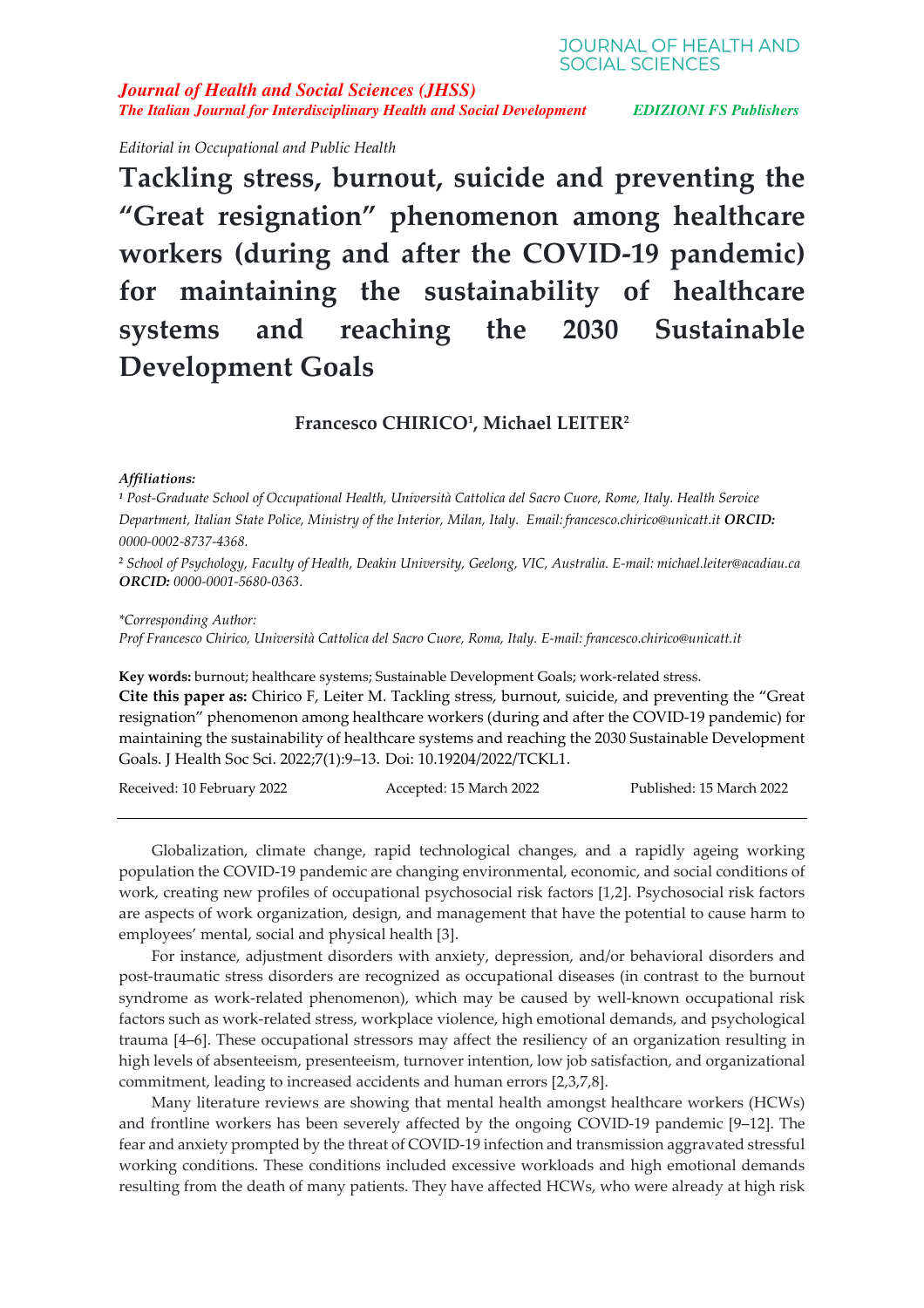of stress, depression, PTSD, burnout, substance abuse, and suicidal ideation before the COVID-19 pandemic [13].

Nurses, women workers, frontline HCWs, younger medical staff, and workers in areas with high infection rates have experienced intense levels of psychological distress [12,14], showing higher levels of fear, anxiety, stress, depression, burnout, and sleep problems [12]. Some recent studies have reported multiple COVID-19 related suicides among HCWs [15,16].

The high turnover intention and the loss of HCWs is having a significant impact on patient care, training, career progression, and the workload of colleagues who remain [17]. Staffing shortages add pressure on HCWs, with the potential of increasing burnout, adverse incidents, and patient harm. Lower quality of care is resulting in higher rates of malpractice litigation and lawsuits against hospitals, which in turn increase levels of HCWs' turnover intention [17–20].

This gloomy picture prompted calls for the development of rapid, effective, and sustainable interventions that can address both acute and long-term mental health consequences, during and beyond the pandemic for this occupational sector [21]. High rates of HCWs affected by moral distress and mental health disorders, alongside decades-long shortage and maldistribution of HCWs in both developing [22] and developed [23] countries, indeed, are boosting the negative effects of occupational psychosocial stressors arising from the current pandemic. Thus, the aging healthcare population (both providers and patients), the pandemic-related attrition between HCWs and their hospital management [20], as well as the negative mental health outcomes that are directly and indirectly caused by the pandemic, have led healthcare staff to significant turnover rates, more than almost every other industry [17].

COVID-19 has been resulting in a new social phenomenon called the "Great resignation", in which a growing number of HCWs is planning to take early retirement [17]. The "Great resignation" has affected other groups of workers already vulnerable before the pandemic who have been heavily affected by governmental measures to contain the pandemic, such as lockdowns and facility closure [17,24]. After the relaxation of restrictive measures, many workers have reassessed their job and career options. Often, they have cited burnout as the main reason for quitting [25].

In low-middle income countries, policymakers have faced the COVID-19 pandemic burdened by a lack of public awareness about preventive measures, expertise, infrastructure, and human resources due to the poor financial status of these countries [26]. Across the world, the physical and mental exhaustion of the healthcare workforce, along with worn-out hospital infrastructure and the growing "backlog" of healthcare procedures for chronic disease management and critical cancer care procedures are putting at high-risk the sustainability of healthcare systems, globally [27].

For this reason, policymakers and hospital management need to implement short and long-term solutions in a timely manner. First, they should provide healthcare professionals with enhanced benefits and incentives, improved onboarding programs, and utilize in-demand skills and capabilities to boost their productivity and engagement. Second, work organization should ensure more flexibility and the possibility of embracing virtual care and remote work where possible. Third, new staffing models and new technological solutions should provide HCWs with clinical support resources and the ability to engage in interdisciplinary teaming through collaboration tools. Finally, resiliency training programs (e.g., mindfulness and spiritual based practices), personalized growth opportunities, less working hours, support and communication with leadership to discuss about distrust, isolation and other organizational issues should be put in place [27,28].

These actions could increase employees' satisfaction and engagement. They can help them to tackle work-related sources of stress and burnout. To realize these goals, however, it is necessary to emphasize an inclusive workplace culture that helps caregivers feel connected to one another, their work, and their patients. The long-term agenda involves political leaders planning now for the next generation of caregivers. Achieving these goals will require working closely with high schools and university administrators to change educational systems. Abolishing the number closed in medicine and increasing financial economic investments of HCWs may improve recruitment and retention of motivated and productive workers [29].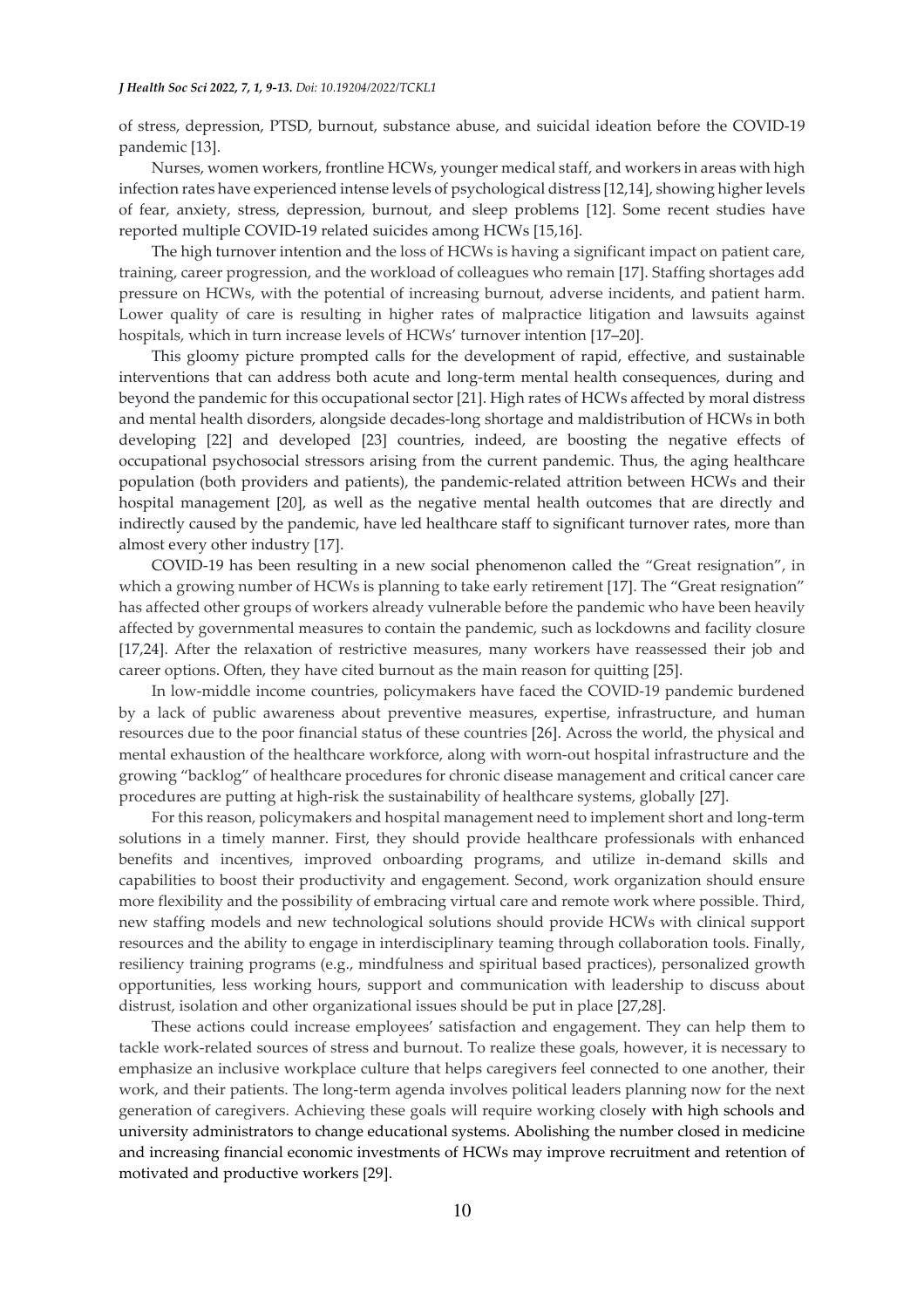## *J Health Soc Sci 2022, 7, 1, 9-13. Doi: 10.19204/2022/TCKL1*

The aim is to design healthcare systems for people rather than to require people to adapt to the healthcare system. This matters for both patients and those providing services. The status quo drives people away. The growing shortage of healthcare staff threatens to strain our healthcare systems, which may be unable to cope with the current and next global challenges that we are likely to face in the future. Maintaining the health and safety of HCWs is the key component of every well-operated healthcare system. For this reason, work-related stress risk assessment at workplace requires new models and strategies that fit new working organizations and psychosocial risk factors. Preventive measures alongside workplace health promotion programs in the workplace, should be based on cost-effectiveness strategies, involving occupational health services through employees' medical screening plus psychological interventions.

Psychosocial risk management and the promotion of mental well-being of HCWs should be managed by occupational health services (OHS), which are made by multidisciplinary teams composed by occupational health physicians, nurses, organisational/mental health specialists (e.g., psychologists, counsellors), work psychologists, ergonomists, epidemiologists and health educators [2]. OHS, however, are unevenly distributed in the world and, in Europe, about half of the working population does not have access to competent OHS [30].

Therefore, governments should fund OHS, while policymakers should promote and legitimate through special laws the action of occupational health services to tackle stress, burnout, suicide, and turnover intention among HCWs during and after the COVID-19 pandemic. Although not explicitly highlighted in the Sustainable Development Goals (SDGs), mental health is implicitly cross-linked to multiple of the other goals and targets, which stresses the importance of investing in improving population-level mental health [31]. This could be made through a cooperation between public and occupational stakeholders [32,33], because workers spend most of their lifetime at workplace.

Protecting the mental health of HCWs is essential for maintaining the sustainability of our healthcare systems, which are essential to reach the 2030 Sustainable Development Goals. But maintaining mental health in HCWs is necessary but not sufficient. Keeping people engaged and fulfilled in healthcare work also requires assuring people a sense of control, fulfillment, community, and fairness in their relationships with workplaces. It requires acknowledging that people pursue careers in healthcare to further core values regarding helping others, contributing to communities, and expanding knowledge. It requires workplaces that facilitate people experiencing competence, community, and a sense of agency in doing their work.

The current shortcomings within healthcare workplaces make a major contribution to promoting burnout and encouraging people to leave their professions. A better design for healthcare workplaces would make a much-needed difference in the lives of people providing healthcare.

**Author Contributions:** Writing—original draft preparation: FC. Writing—review and editing: ML. All authors have read and agreed to the published version of the manuscript

**Funding:** This research received no external funding.

**Institutional Review Board Statement:** Not applicable

**Informed Consent Statement:** Not applicable **Acknowledgments:** None

**Conflicts of Interest:** The authors declare no conflict of interest

**Publisher's Note:** Edizioni FS stays neutral with regard to jurisdictional claims in published maps and institutional affiliation.

## **References**

- 1. Chirico F. The assessment of psychosocial risk: only "work-related stress" or something else? Med Lav. 2015 Jan 9;106(1):65–66.
- 2. Jain A, Hassard J, Leka S, Di Tecco C, Iavicoli S. The Role of Occupational Health Services in Psychosocial Risk Management and the Promotion of Mental Health and Well-Being at Work. Int J Environ Res Public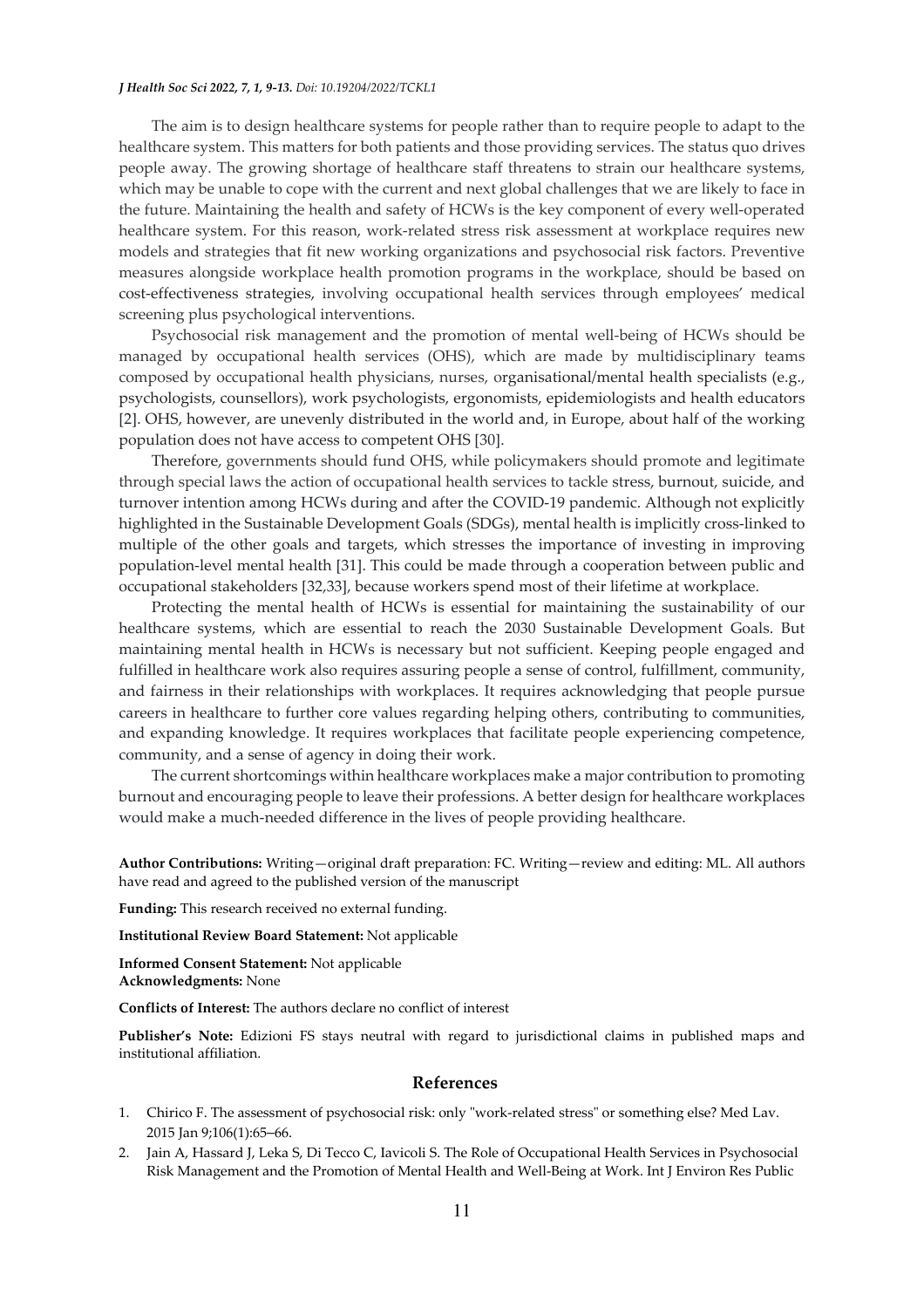## *J Health Soc Sci 2022, 7, 1, 9-13. Doi: 10.19204/2022/TCKL1*

Health. 2021 Mar 31;18(7):3632. doi: 10.3390/ijerph18073632.

- 3. Hupke M. Psychosocial risks and workers health [cited 2022 March 06]. Available from: oshwiki.eu/wiki/Psychosocial\_risks\_and\_workers\_health.
- 4. Magnavita N, Chirico F. New and emerging risk factors in Occupational Health. Appl Sci*.* 2020;10(4):8906. Doi: 10.3390/app10248906.
- 5. Chirico F. Adjustment disorder as an Occupational Disease: Our Experience in Italy. Int J Occup Environ Med. 2016 Jan;7(1):52-57.
- 6. Chirico F, Magnavita N. Burnout Syndrome and Meta-Analyses: Need for Evidence-Based Research in Occupational Health. Comments on Prevalence of Burnout in Medical and Surgical Residents: A Meta-Analysis. *Int. J. Environ. Res. Public. Health*. 2019, *16*, doi:10.3390/ijerph16091479. Int J Environ Res Public Health. 2020;17(3):741. Published 2020 Jan 23. Doi:10.3390/ijerph17030741.
- 7. Galletta M, Portoghese I, Battistelli A, Leiter MP. The roles of unit leadership and nurse-physician collaboration on nursing turnover intention. J Adv Nurs. 2013 Aug;69(8):1771–1784. Doi: 10.1111/jan.12039. Epub 2012 Nov 16.
- 8. Demerouti E, Bakker AB, Leiter M. Burnout and job performance: the moderating role of selection, optimization, and compensation strategies. J Occup Health Psychol. 2014 Jan;19(1):96–107. Doi: 10.1037/a0035062.
- 9. Bailey J, Wong M, Bailey K, Banfield JC, Barry G, Kirkland S, et al. Pandemic-related factors predicting physician burnout beyond established organizational factors: cross-sectional results from the COPING survey. Psychol Health Med. 2021;26:1–10. Doi: 10.1080/13548506.2021.1990366.
- 10. Zhou AY, Hann M, Panagioti M, Patel M, Agius R, Van Tongeren M, et al. Cross-sectional study exploring the association between stressors and burnout in junior doctors during the COVID-19 pandemic in the United Kingdom. J Occup Health. 2022;64(1):e12311.
- 11. Magnavita N, Chirico F, Garbarino S, Bragazzi NL, Santacroce E, Zaffina S. SARS/MERS/SARS-CoV-2 Outbreaks and Burnout Syndrome among Healthcare Workers. An umbrella Systematic Review. Int J Environ Res Public Health. 2021;18(8):4361. Doi: 10.3390/ijerph18084361.
- 12. Chirico F, Ferrari G, Nucera G, Szarpak L, Crescenzo P, Ilesanmi O. Prevalence of anxiety, depression, burnout syndrome, and mental health disorders among healthcare workers during the COVID-19 pandemic: A rapid umbrella review of systematic reviews. J Health Soc Sci. 2021;6(2):209–220. Doi: 10.19204/2021/prvl7.
- 13. Chirico F, Afolabi AA, Ilesanmi OS, Nucera G, Ferrari G, Sacco A, et al. Prevalence, risk factors and prevention of burnout syndrome among healthcare workers: An umbrella review of systematic reviews and meta-analyses. J Health Soc Sci. 2021,6(4):465–491. Doi: 10.19204/2021/prvl3.
- 14. Vizheh M, Qorbani M, Arzaghi SM, Muhidin S, Javanmard Z, Esmaeili M. The mental health of healthcare workers in the COVID-19 pandemic: a systematic review. J Diabetes Metab Disord.2020;19:1–12.
- 15. Jahan I, Ullah I, Griffiths MD, Mamun MA. COVID-19 suicide and its causative factors among the healthcare professionals:case study evidence from press reports. Perspect Psychiatr Care. 2021;57:1707– 1711.
- 16. Rahman A, Plummer V. COVID-19- related suicide among hospital nurses: case study evidence from worldwide media reports. Psychiatry Res. 2020;291:113272.
- 17. Sheather J, Slattery D. The great resignation-how do we support and retain staff already stretched to their limit? BMJ. 2021 Oct 18;375:n2533. Doi: 10.1136/bmj.n2533.
- 18. Magnavita N, Chirico F, Sacco A. COVID-19: from hospitals to courts. Lancet. 2021;397(10284):1542. Doi: 10.1016/s0140-6736(21)00472-4.
- 19. Magnavita N, Heponiemi T, Chirico F. Workplace Violence Is Associated With Impaired Work Functioning in Nurses: An Italian Cross-Sectional Study. J Nurs Scholarsh. 2020;52(3):281–291. Doi:10.1111/jnu.12549.
- 20. Usuelli M. The Lombardy region of Italy launches the first investigative COVID-19 commission. Lancet. 2020 Nov 14;396(10262):e86–e87. Doi: 10.1016/S0140-6736(20)32154-1. Epub 2020 Oct 15.
- 21. Chirico F, Ferrari G. Role of the workplace in implementing mental health interventions for high-risk groups among the working age population after the COVID-19 pandemic. J Health Soc Sci. 2021;6(2):145– 150. Doi: 10.19204/2021/rlft1.
- 22. Kolie D, Van De Pas R, Delamou A, Dioubaté N, Beavogui FT, Bouedouno P, et al. Retention of healthcare workers 1 year after recruitment and deployment in rural settings: an experience post-Ebola in five health districts in Guinea. Hum Resour Health. 2021 May 17;19(1):67. Doi: 10.1186/s12960-021-00596-x.
- 23. Nomura K. [Physician shortage in Japan: the new postgraduate medical education program and